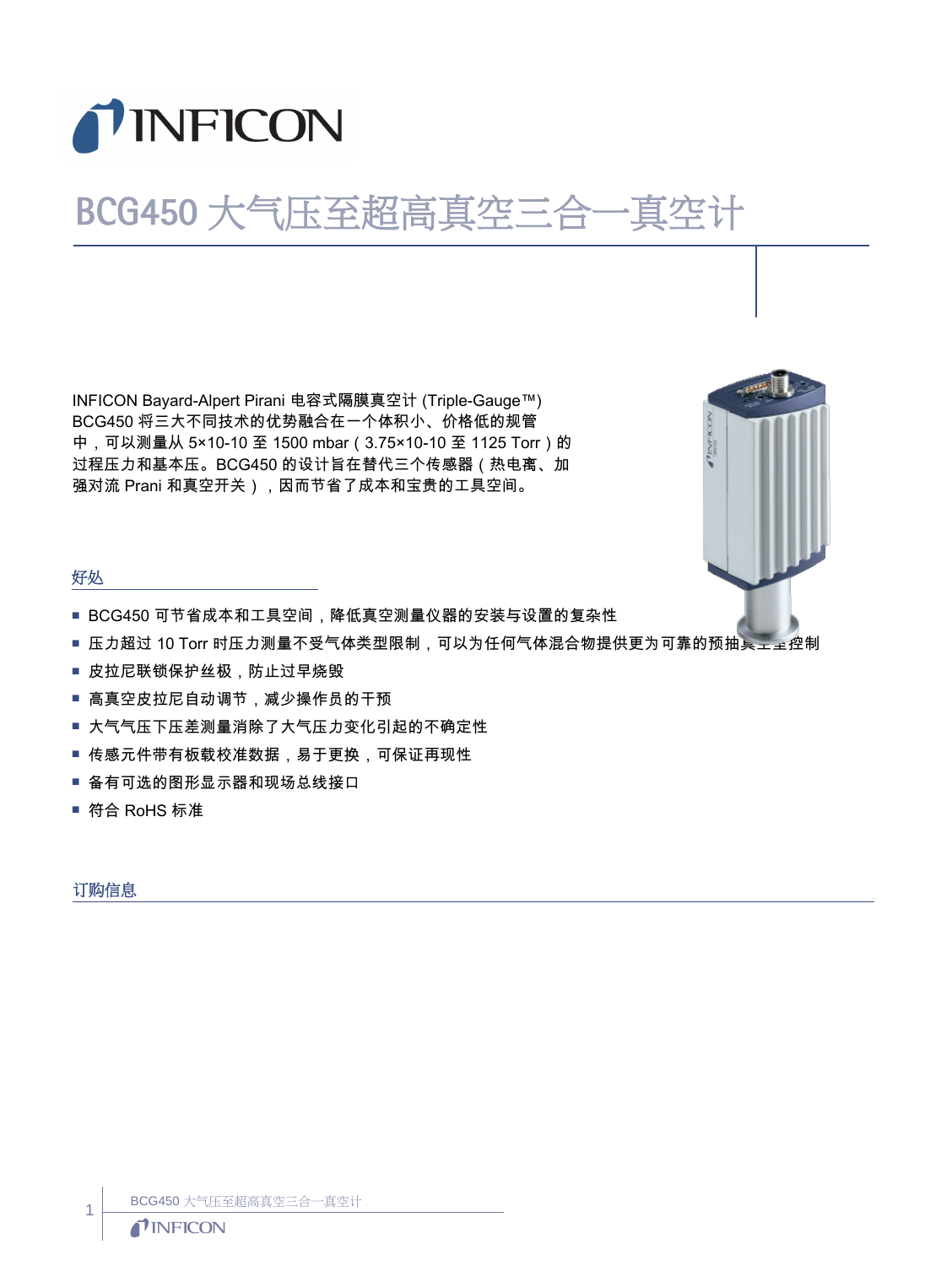| 类型                                       | <b>BCG450</b> |
|------------------------------------------|---------------|
| BCG450 TripleGauge; DN 40 CF-R           | 353-551       |
| BCG450 TripleGauge; W, DN 40 CF-R        | 353-606       |
| BCG450 Spare measurement systemDN40CF-R. | 354-493       |
| BCG450 传感器                               | 354-492       |
| BCG450 规管                                | 353-550       |
| BCG450-PN Profinet, DN 25 ISO-KF         | 353-517       |
| BCG450-PN Profinet, DN 40 CF-R           | 353-518       |
| BCG450-SD TripleGauge; DN 25 ISO-KF      | 353-557       |
| BCG450-SD TripleGauge; DN 40 CF-R.       | 353-558       |
| BCG450-SE ECAT, DN 25 ISO-KF             | 353-592       |
| BCG450-SE ECAT, DN 40 CF-R               | 353-593       |
| BCG450-SE ECAT, DN 25 ISO-KF             | 353-598       |
| BCG450-SE ECAT, DN 40 CF-R               | 353-599       |
| BCG450-SP TripleGauge; DN 25 ISO-KF      | 353-554       |
| BCG450-SP TripleGauge; DN 40 CF-R        | 353-556       |
|                                          |               |

## 规格

| 类型                                   |                | <b>BCG450</b>                    |
|--------------------------------------|----------------|----------------------------------|
| 测量范围                                 | mbar           | $5 \times 10^{-10}$ 1500         |
| 测量范围                                 | Torr           | $3.75 \times 10^{-10}$ 1125      |
| 精度                                   |                |                                  |
| 10 * … 50 毫巴                         | % of reading   | ±15                              |
| 50 … 950 毫巴                          | % of reading   | ±5                               |
| 950 … 1050 毫巴                        | % of reading   | ±2.5                             |
| 可重复性                                 |                |                                  |
| 10 <sup>-8</sup> 10 <sup>-2</sup> 毫巴 | % of reading   | $\overline{5}$                   |
| 热离子发射                                | mbar           | $2 \times 10^{-2}$ (high)        |
| (可选高/低, 通过 RS232 / 现场 mbar<br>总线)    |                | $8 \times 10^{-3}$ (low)         |
| 除气(1)                                |                |                                  |
| $p < 7.2 \times 10^{-6}$             | mbar           | electron bombardment, max. 3 min |
| 压力,最大                                | bar (absolute) | $\overline{5}$                   |
| 温度                                   |                |                                  |
| 运行 (环境)                              | $^{\circ}C$    | $0+50$                           |

2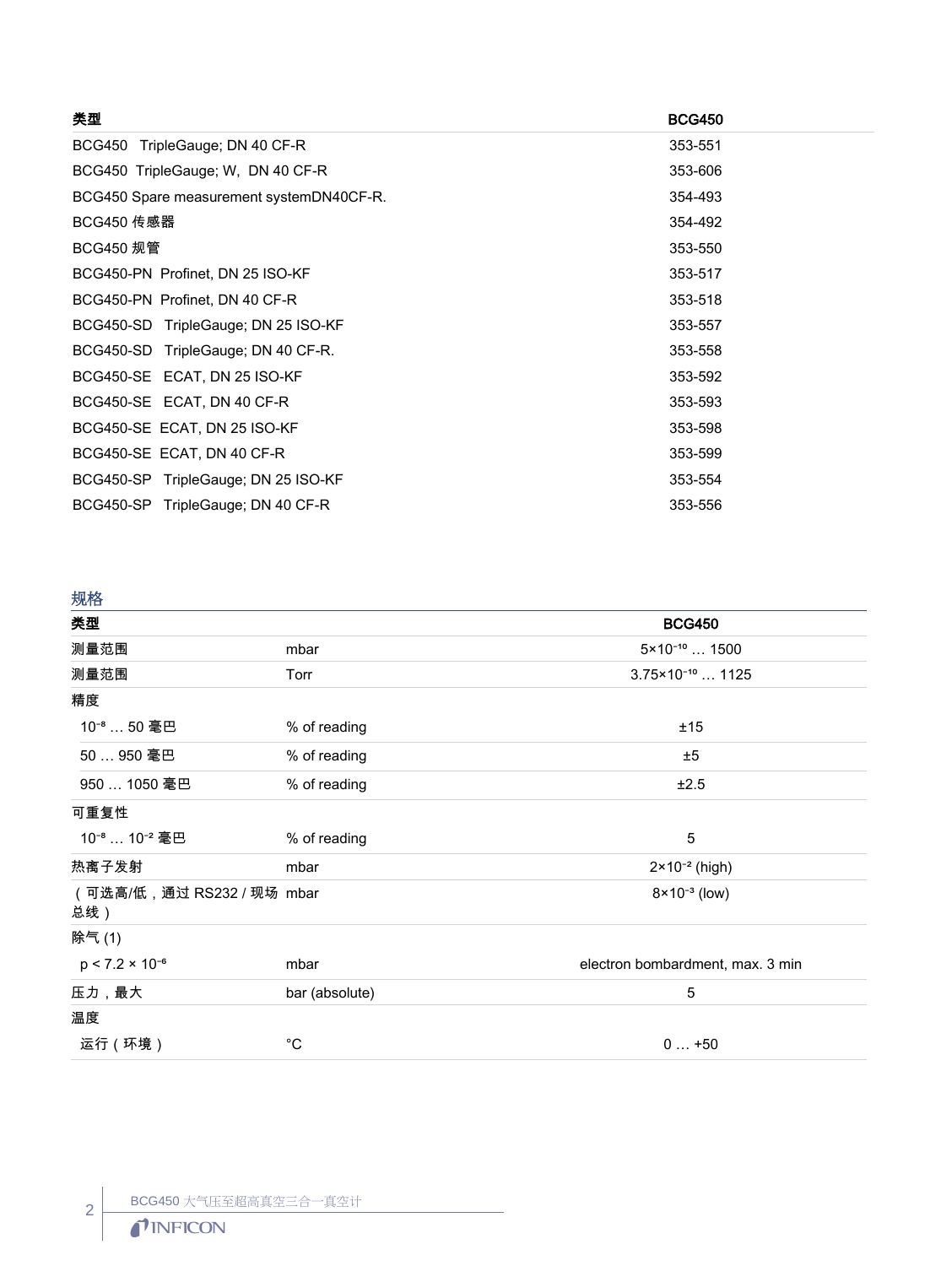| 规格           |                           |                                                                                                                                                                                               |
|--------------|---------------------------|-----------------------------------------------------------------------------------------------------------------------------------------------------------------------------------------------|
| 类型           |                           | <b>BCG450</b>                                                                                                                                                                                 |
| 贮存           | $^{\circ}C$               | $-20+70$                                                                                                                                                                                      |
| 在法兰处烘烤       | $^{\circ}C$               | 80                                                                                                                                                                                            |
| 移除烘烤电子设备     | $^{\circ}C$               | 150                                                                                                                                                                                           |
| 电源电压         | $V$ (dc)                  | 2028                                                                                                                                                                                          |
| 电源电压         | $A$ (dc)                  | 0.8                                                                                                                                                                                           |
| 输出信号模拟       |                           |                                                                                                                                                                                               |
| 输出信号         | V                         | 010.3                                                                                                                                                                                         |
| 测量范围输出       | V                         | 0.77410.3                                                                                                                                                                                     |
| 错误信号         | V                         | 0.3 / 0.5                                                                                                                                                                                     |
| 输出信号模拟       |                           |                                                                                                                                                                                               |
| 电压与压强之间的关系   | volts per decade          | 0.75                                                                                                                                                                                          |
| 输出信号模拟       |                           |                                                                                                                                                                                               |
| 最小负载         | $k\Omega$                 | 10                                                                                                                                                                                            |
| 接口 (数字)(2)   |                           | <b>RS232C</b>                                                                                                                                                                                 |
| 连接器          |                           | D-Sub, 15-pin, male                                                                                                                                                                           |
| 电缆长度,最大(3)   | $m$ (ft.)                 | 100 (330)                                                                                                                                                                                     |
| 暴露于真空的材料     |                           | Yt2O3, Ir, Mo, Cu, W, NiFe, NiCr, Al2O3, SnAg,<br>stainless steel, glass                                                                                                                      |
| 内部容积 KF / CF | $cm3$ (in. <sup>3</sup> ) | 24 (1.46) / 34 (2.1)                                                                                                                                                                          |
| 重量 KF / CF   | g                         | 285 / 550                                                                                                                                                                                     |
| 保护等级         |                           | IP30                                                                                                                                                                                          |
| DeviceNet™   |                           |                                                                                                                                                                                               |
| 协议           |                           | DeviceNet™, group 2 slave only                                                                                                                                                                |
| MAC ID       |                           | 2 switches (address 00 - 63) or network<br>programmable                                                                                                                                       |
| 网络规模         |                           | up to 64 nodes per segment                                                                                                                                                                    |
| 数字功能         |                           | read pressure, select units: Torr, mbar, Pa; degas<br>function, monitor gauge status, safe state allows<br>definition of behavior in case of error, detailed alarm<br>and warning information |
| 模拟功能         |                           | 0  10 V analog output pressure indication, two<br>setpoint relays A + B                                                                                                                       |
| 可视通信指示器      |                           | LED network status (green / red) ; LED module status<br>(green / red)                                                                                                                         |
| 技术规格         |                           | DeviceNet™ "Vacuum Gauge Device Profile"                                                                                                                                                      |
| 设备类型         |                           | "CG" for combination gauge                                                                                                                                                                    |

3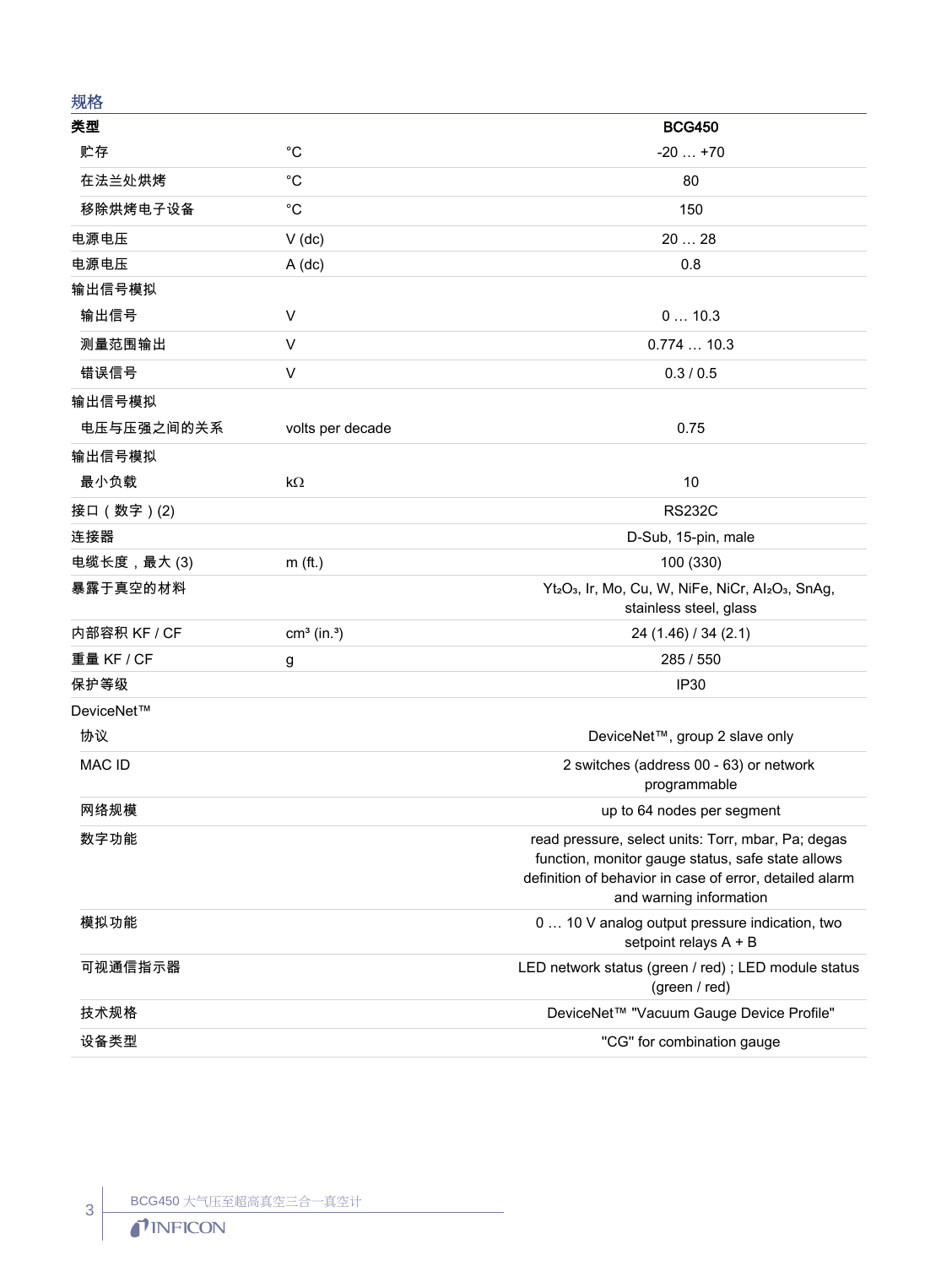## 规格

| ノンローロー                     |              |                                                          |
|----------------------------|--------------|----------------------------------------------------------|
| 类型                         |              | <b>BCG450</b>                                            |
| I/O从属传讯                    |              | polling only                                             |
| 设定点继电器: 设定点数量              |              | $\overline{2}$                                           |
| 设定点继电器: 继电器触点              |              | n.o., potential free                                     |
| 设定点继电器: 连接器                |              | D-Sub, 15-pin, male                                      |
| DeviceNet™ 连接器             |              | Microstyle, 5-pin                                        |
| BCG (模拟输出、电源电<br>压、设定点)连接器 |              | D-Sub, 15-pin, male                                      |
| DeviceNet™                 |              |                                                          |
| 数据率开关                      | kBaud        | 125, 250, 500 or network programmable                    |
| DeviceNet™                 |              |                                                          |
| 电缆长度 125 kbps              | $m$ (ft.)    | 500 (1650)                                               |
| 电缆长度 250 kbps              | $m$ (ft.)    | 250 (825)                                                |
| 电缆长度 500 kbps              | $m$ (ft.)    | 100 (330)                                                |
| DeviceNet™                 |              |                                                          |
| 设定点继电器:范围                  | mbar         | $1 \times 10^{-9}$ 1400                                  |
| DeviceNet™                 |              |                                                          |
| 设定点继电器: 滞后                 | % of reading | 10                                                       |
| DeviceNet™                 |              |                                                          |
| 设定点继电器: 触点额定值              | $V$ (dc)     | 60                                                       |
| DeviceNet™ 电源电压            | $V$ (dc)     | 1125                                                     |
| 真空计电源电压                    | $V$ (dc)     | 20  28                                                   |
| DeviceNet™                 |              |                                                          |
| 设定点继电器:触点额定值               | $A$ (dc)     | 0.5                                                      |
| DeviceNet™ 电源电压            | $A$ (dc)     | 0.5                                                      |
| 真空计电源电压                    | $A$ (dc)     | 0.8                                                      |
| Profibus DP                |              |                                                          |
| 波特率                        | kBaud        | 9.6 / 19.2 / 93.75 / 187.5 / 500                         |
| Profibus DP                |              |                                                          |
| 波特率                        | Mbaud        | 1.5/12                                                   |
| Profibus DP                |              |                                                          |
| 地址                         |              | 2 switches (address 00 - 127) or network<br>programmable |

 $\left| \begin{array}{c} 4 \end{array} \right|$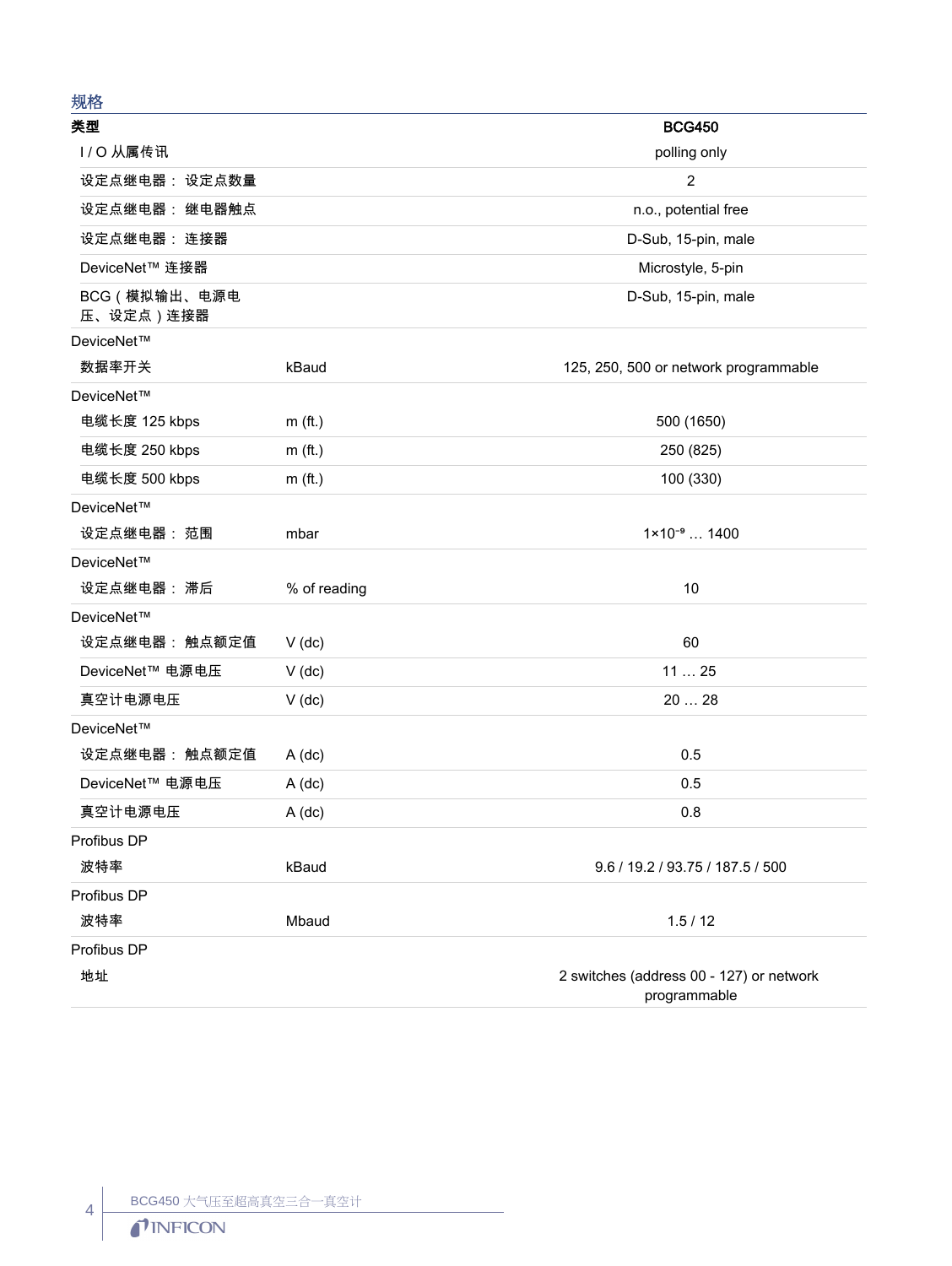| 规格                         |              |                                                                                                                                                                                                                  |
|----------------------------|--------------|------------------------------------------------------------------------------------------------------------------------------------------------------------------------------------------------------------------|
| 类型                         |              | <b>BCG450</b>                                                                                                                                                                                                    |
| 数字功能                       |              | read pressure, select units: Torr, mbar, Pa; degas<br>function, monitor gauge status, safe state allows<br>definition of behavior in case of error, detailed alarm<br>and warning information                    |
| 模拟功能                       |              | 0  10 V analog output pressure indication, two<br>setpoint relays A + B                                                                                                                                          |
| 设定点继电器: 设定点数量              |              | $\overline{2}$                                                                                                                                                                                                   |
| 设定点继电器:继电器触点               |              | n.o., potential free                                                                                                                                                                                             |
| Profibus DP 连接器            |              | D-Sub, 9-pin, female                                                                                                                                                                                             |
| BCG (模拟输出、电源电<br>压、设定点)连接器 |              | D-Sub, 15-pin, male                                                                                                                                                                                              |
| Profibus DP                |              |                                                                                                                                                                                                                  |
| 设定点继电器:范围                  | mbar         | $1 \times 10^{-9}$ 1400                                                                                                                                                                                          |
| Profibus DP                |              |                                                                                                                                                                                                                  |
| 设定点继电器: 滞后                 | % of reading | 10                                                                                                                                                                                                               |
| Profibus DP                |              |                                                                                                                                                                                                                  |
| 设定点继电器: 触点额定值              | $V$ (dc)     | 60                                                                                                                                                                                                               |
| Profibus DP                |              |                                                                                                                                                                                                                  |
| 设定点继电器: 触点额定值              | $A$ (dc)     | 0.5                                                                                                                                                                                                              |
| 以太网                        |              |                                                                                                                                                                                                                  |
| 以太网协议                      |              | protocol specialized for EtherCAT                                                                                                                                                                                |
| 通讯标准                       |              | ETG.5003.1 S (R) V1.1.0: Part 1 Common Device<br>Profile (CDP)ETG.5003.2080 S (R) V1.3.0: Part<br>2080: Specific Device Profile (SDP) Vacuum<br>Pressure Gauge                                                   |
| 节点地址                       |              | <b>Explicit Device Identification</b>                                                                                                                                                                            |
| 物理层                        |              | 100BASE-Tx (IEEE 802.3)                                                                                                                                                                                          |
| 以太网数字功能                    |              | read pressure, select units: Torr, mbar, Pa emission<br>control, degas function monitor gauge status, filament<br>status safe state allows definition of behavior in case<br>of error detailed alarm and warning |
| 过程数据                       |              | Fixed PDO mapping and configurable PDO mapping                                                                                                                                                                   |
| 邮箱 (CoE)                   |              | SDO requests, responses and information                                                                                                                                                                          |
| 以太网连接件                     |              | RJ45, 8-pin (socket), IN and OUT                                                                                                                                                                                 |
| 电缆                         |              | shielded Ethernet CAT5e or higher                                                                                                                                                                                |
| 以太网                        |              |                                                                                                                                                                                                                  |
| 电缆长度                       | $m$ (ft.)    | ≤100 $(330)$                                                                                                                                                                                                     |

5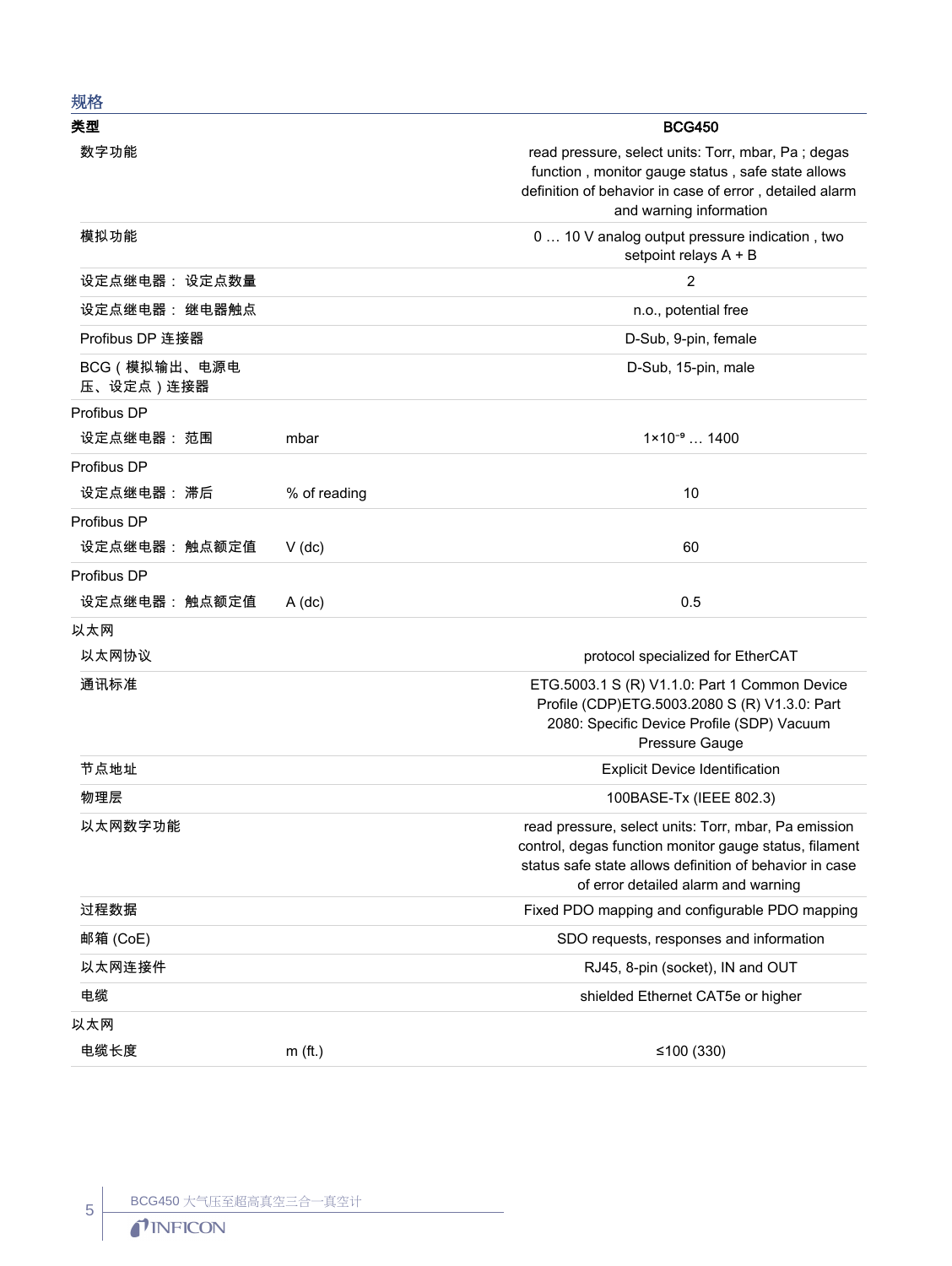### 规格

| ノンピーロー<br>类型               | <b>BCG450</b>                                                     |
|----------------------------|-------------------------------------------------------------------|
|                            |                                                                   |
| Profinet                   |                                                                   |
| Communication protocol     | protocol specalized for Profinet                                  |
| Data rate                  | 100 Mbps                                                          |
| Physical layer             | 100BASE-Tx (IEEE 802.3)                                           |
| Digital functions Profinet | read pressure, select Units (Torr, mbar, Pa), emisson             |
|                            |                                                                   |
|                            | control, degas function, monitor gauge status,<br>filament status |
| Analog function            | 10  10 V anlog output pressure indication                         |
| Profinet connector         | 2 x RJ45, 8-pin (socket), input & output                          |
| <b>Profinet Cable</b>      | Special Ethernet Patch Cable or Crossover Cable,                  |
|                            | shielded (CA5e quality or higher)                                 |
| Cable lenght               |                                                                   |
|                            | $\leq$ 100 m (330 ft)                                             |
| Cyclic data                | IO-data                                                           |
| Mailbox (CoE) Profinet     | configuration, responses and information                          |

1)除气期间准确性降低

2)不可同时使用 RS232C 或 VGC40x 系列控制器和现场总 线

3)RS232C 操作 <30m

## 备件

|                                          | <b>BCG450</b> |
|------------------------------------------|---------------|
| BCG450 Spare measurement systemDN40CF-R. | 354-493       |
| BCG450 传感器                               | 354-492       |

## 附件

| <b>BCG450</b> |
|---------------|
| 353-512       |
| 353-511       |
| 211-113       |
|               |